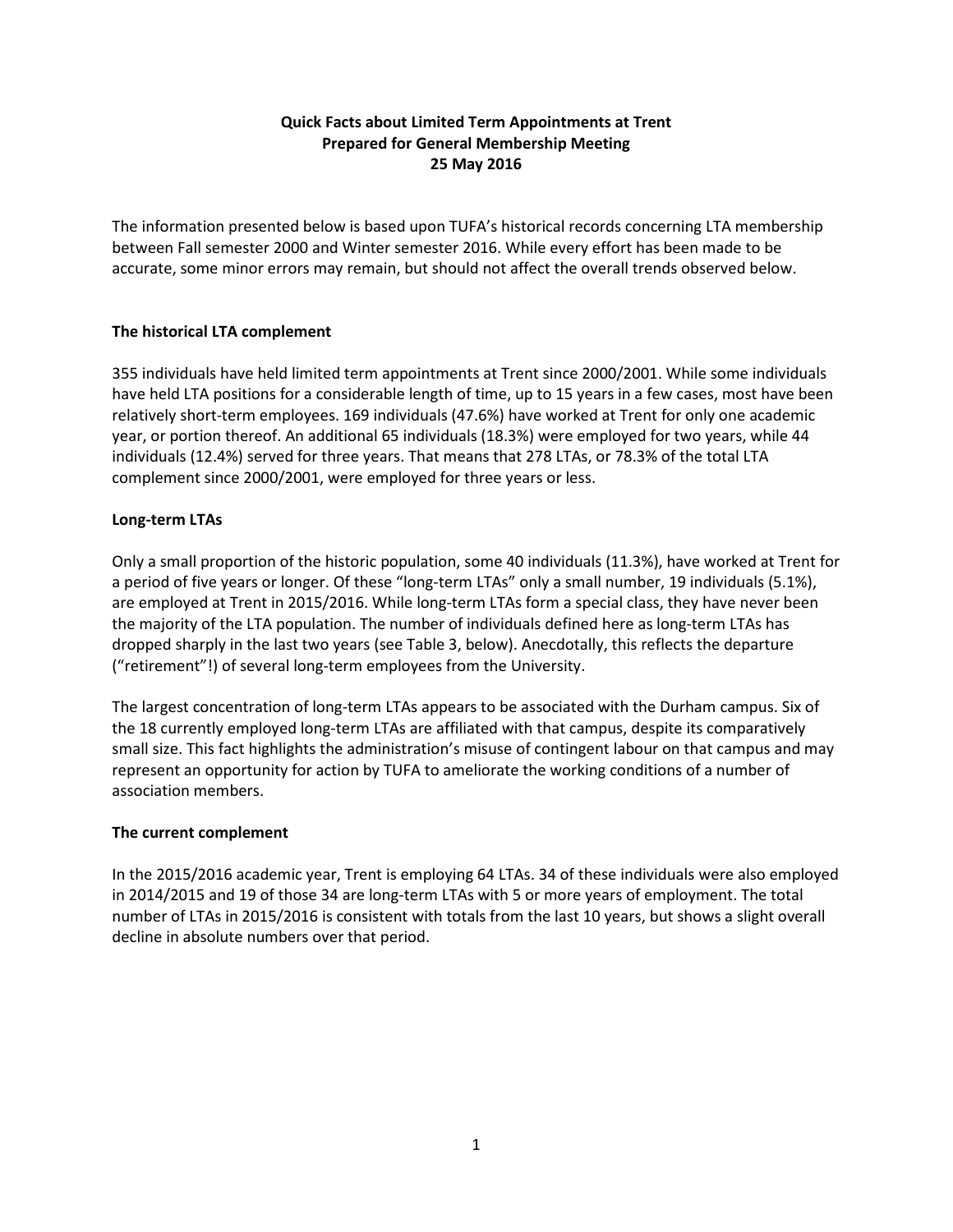

The perception that the administration is using LTAs to reduce budgets at the expense of tenured faculty appears to be erroneous. In the period between 2007/2008 and 2015/2016, the total number of LTAs at Trent declined, as did their overall role as a percentage of the total full-time teaching faculty. Given the attrition (ca. 10%) in tenure-track/tenured faculty complement during the period, it seems likely that CUPE stipends were used to cover the difference in teaching load.

#### *Table 1: LTAs as a Percentage of Total Full-Time Faculty in 2007 and 2015*

|                                 | 2015/2016 | 2007/2008 |
|---------------------------------|-----------|-----------|
| <b>Total Permanent Faculty,</b> | 207       | 255       |
| including BoG reps, academic    |           |           |
| administrators, and             |           |           |
| sabbaticants                    |           |           |
| <b>Total LTAs</b>               | 64        | 81        |
| <b>Total Faculty Complement</b> | 271       | 336       |
| LTAs as a Percentage of Total   | 23.6%     | 24.1%     |
| Complement                      |           |           |

\* Note that 2007 was the high-water mark for the number of LTAs at Trent in the last 10 years.

### **LTA turnover**

Over the last 10 years, an average of 68.5% of LTA employees have returned for a second consecutive year of employment. However, a substantial proportion of these returning employees are long-term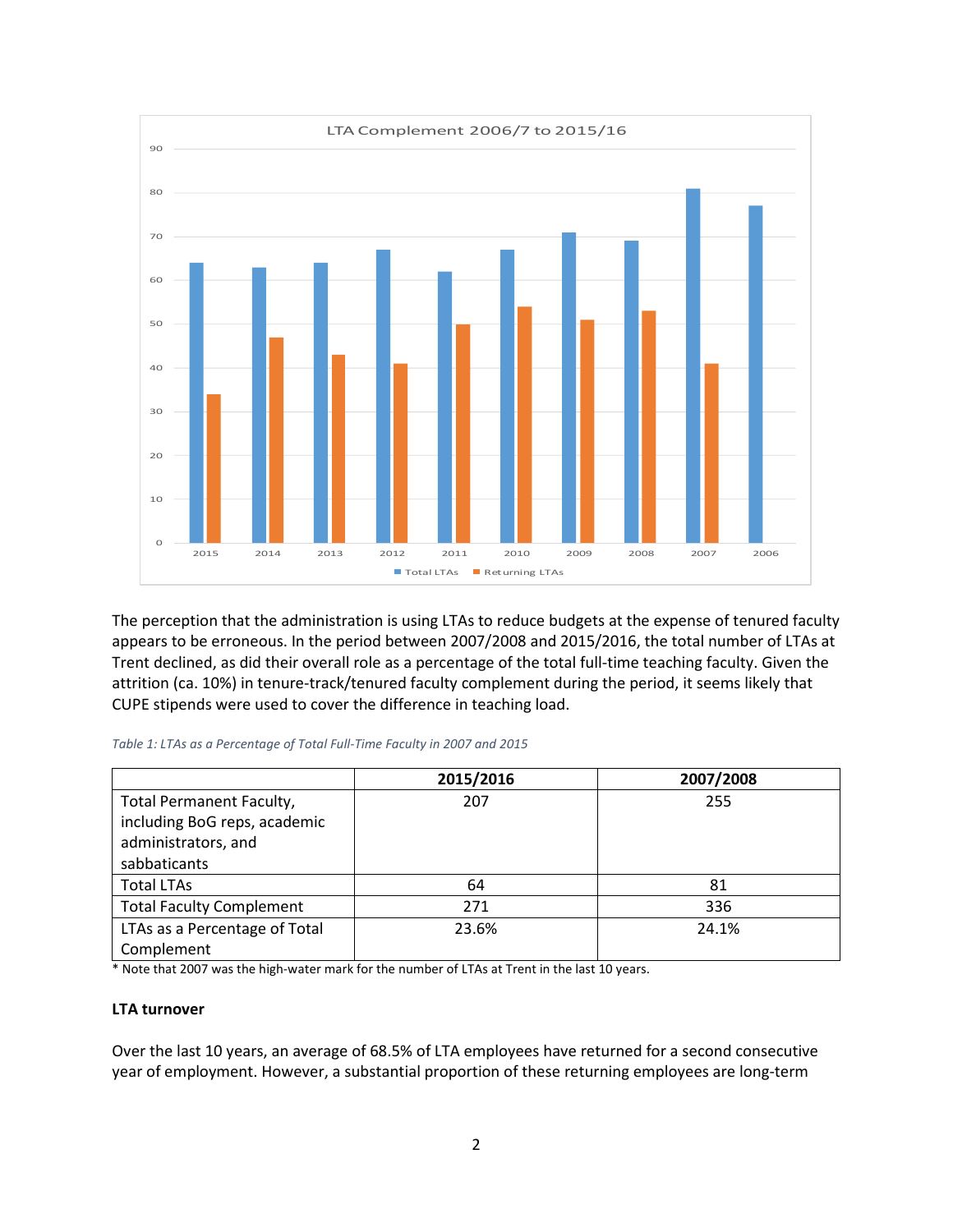LTAs with five or more years of employment. It appears that this small number of individuals has skewed the turnover rate and made the LTA population appear much more stable than it really is.

## **The three-year employment cap**

A total of 36 months of accumulated employment was established as a cap in the last Collective Agreement. 67 LTAs were grandfathered because of their employment status on the relevant date. Only 24 of those grandfathered individuals are currently employed at Trent, and 2 of them have moved to the tenure-track. Another 19 are long-term LTAs with five or more years of service.

Three current employees, who are not grandfathered, will exceed the 36-month cap in 2016/2017. Five more employees will be excluded in 2017/2018. Ironically, those who have received more equitable twelve-month appointments from the University will be the first to go.

While it is too early to assess all of the effects of removing the three-year cap, there was an evident decline in the number of returning LTAs in 2015/2016 when compared to the previous 10 years. This may reflect a desire to seek more stable employment elsewhere. There has, as yet, been no impact on the overall number of LTAs working at Trent (an almost flat line for the last 8 years).

## **Length of annual employment contract**

The length of individual employment contracts vary according to the resources available to the unit and other factors, but the results are not equitable. Some long-term LTAs are employed on 9-month contracts while others receive 12-month contracts. Some programs, such as Nursing, offer exclusively 12-month contracts. This means that LTA compensation and job security vary greatly across the university, although many are expected to produce research and prepare courses during the summer. This constitutes unpaid work. During TUFA's LTA Caucus on January 28<sup>th</sup>, 2016, some members from Durham reported on proposals by the administration to cut all LTA positions at that campus from 12 month to 9-month contracts.

|            | 2015/2016      | 2014/2015      | 2013/2014      | 2012/2013      | 2011/2012      |
|------------|----------------|----------------|----------------|----------------|----------------|
| Number of  | 64             | 63             | 64             | 67             | 62             |
| <b>LTA</b> |                |                |                |                |                |
| Contracts  |                |                |                |                |                |
| 12-Month   | 5              | 5              | $\overline{7}$ | $\overline{2}$ | $\overline{2}$ |
| Male       |                |                |                |                |                |
| 12-Month   | $\overline{7}$ | $\overline{7}$ | 6              | 6              | $\mathbf{1}$   |
| Female     |                |                |                |                |                |
| 9-Month    | 31             | 29             | 29             | 26             | 23             |
| Male       |                |                |                |                |                |
| 9-Month    | 15             | 16             | 17             | 27             | 25             |
| Female     |                |                |                |                |                |
| Other      | 5              | 3              | $\overline{2}$ | $\overline{2}$ | $\overline{2}$ |
| Male       |                |                |                |                |                |
| Other      | $\mathbf{1}$   | $\overline{1}$ | 3              | 5              | 9              |
| Female     |                |                |                |                |                |

### *Table 2: Total Number of LTA Contracts by Gender and Length of Term*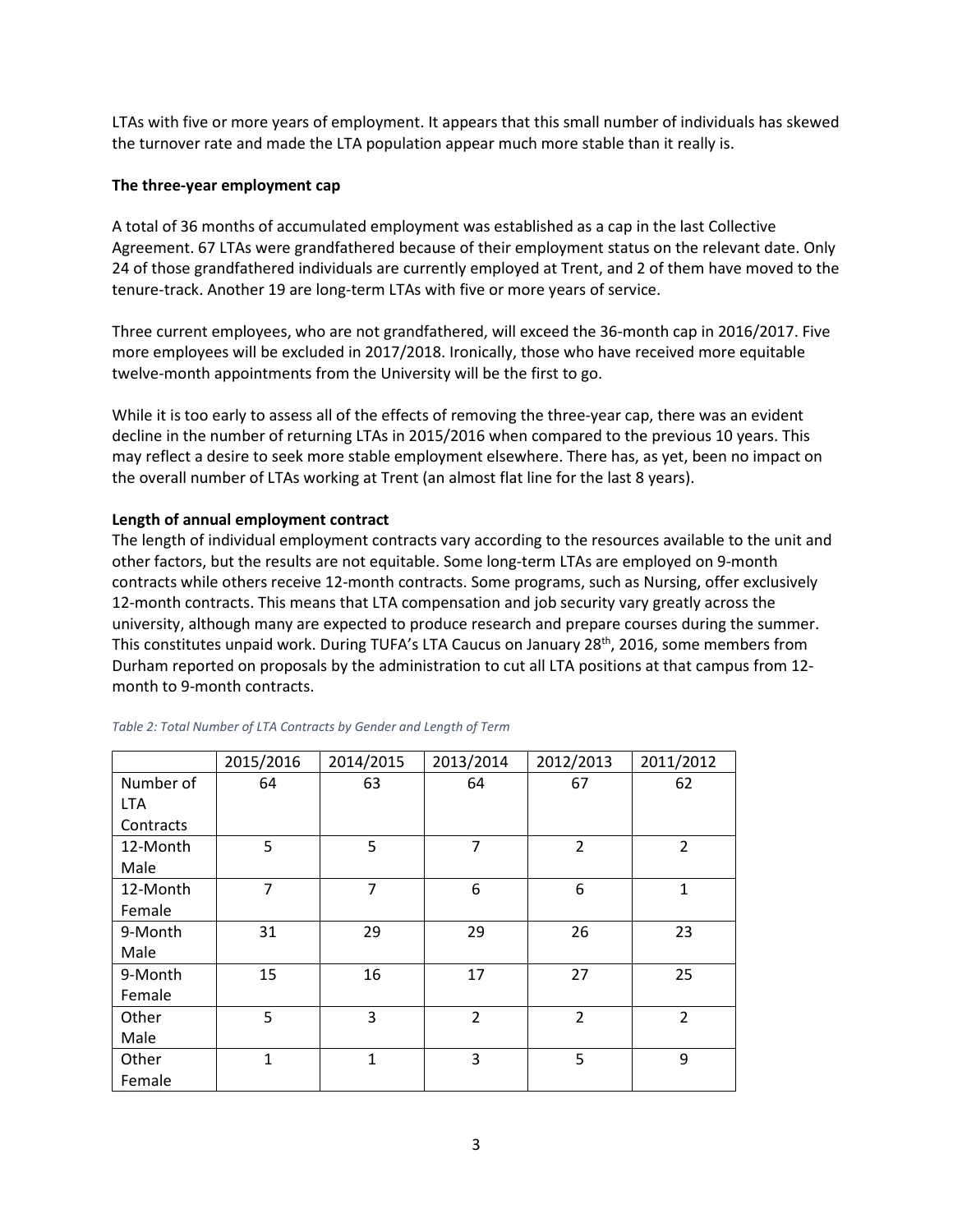There appears to have been a rise in the number of 12-month contracts over the last five years – perhaps reflecting an attempt to reward individual LTAs or recognize their permanency.

|             | 2015/2016      | 2014/2015      | 2013/2014      | 2012/2013      | 2011/2012    |
|-------------|----------------|----------------|----------------|----------------|--------------|
| Number of   | 19             | 24             | 28             | 25             | 32           |
| Long-Term   |                |                |                |                |              |
| <b>LTAs</b> |                |                |                |                |              |
| 12 Month    | 5              | 6              | 6              | $\overline{2}$ | $\mathbf{1}$ |
| Male        |                |                |                |                |              |
| 12 Month    | $\overline{2}$ | 3              | 3              | $\overline{2}$ | 0            |
| Female      |                |                |                |                |              |
| 9 Month     | $\overline{7}$ | 10             | 13             | 15             | 15           |
| Male        |                |                |                |                |              |
| 9 Month     | 5              | 5              | 6              | 6              | 11           |
| Female      |                |                |                |                |              |
| Other       | $\overline{0}$ | $\Omega$       | $\overline{0}$ | $\mathbf 0$    | $\mathbf{0}$ |
| Male        |                |                |                |                |              |
| Other       | $\overline{0}$ | $\overline{0}$ | $\mathbf 0$    | 0              | 5 (mostly 11 |
| Female      |                |                |                |                | month)       |

*Table 3: Long-Term LTAs by Gender and Length of Contract* 

Long-term LTAs, defined arbitrarily as those with 5 or more years of employment at any moment, represent a large proportion of 12-month contracts in 2015/2016, perhaps as a recognition of their commitment and service contributions.

### **Initial Salary Scale Placement**

The following table correlates gender with starting placement on the salary scale since 2000/2001 for all hires at both Durham and Symons campuses. The only obvious result visible in the data is that more males than females begin in the B-scale, while more females than males begin in the A-scale. It is important to note that this is a compilation of 15 years of employment data and may obscure historical trends in hiring practices. It is also worth noting the disproportionate number of females in certain departments (NURS, EDUC).

|                | Male | Female |
|----------------|------|--------|
| A1             |      | 3      |
| A2             |      | 3      |
| A3             | ┻    | 6      |
| A4             | 10   |        |
| A <sub>5</sub> | 30   | 39     |
| A <sub>6</sub> | 6    | 8      |
| A7             | 2    |        |
| A8             | 0    | 3      |
| A9             |      | 8      |
| A10            | 0    |        |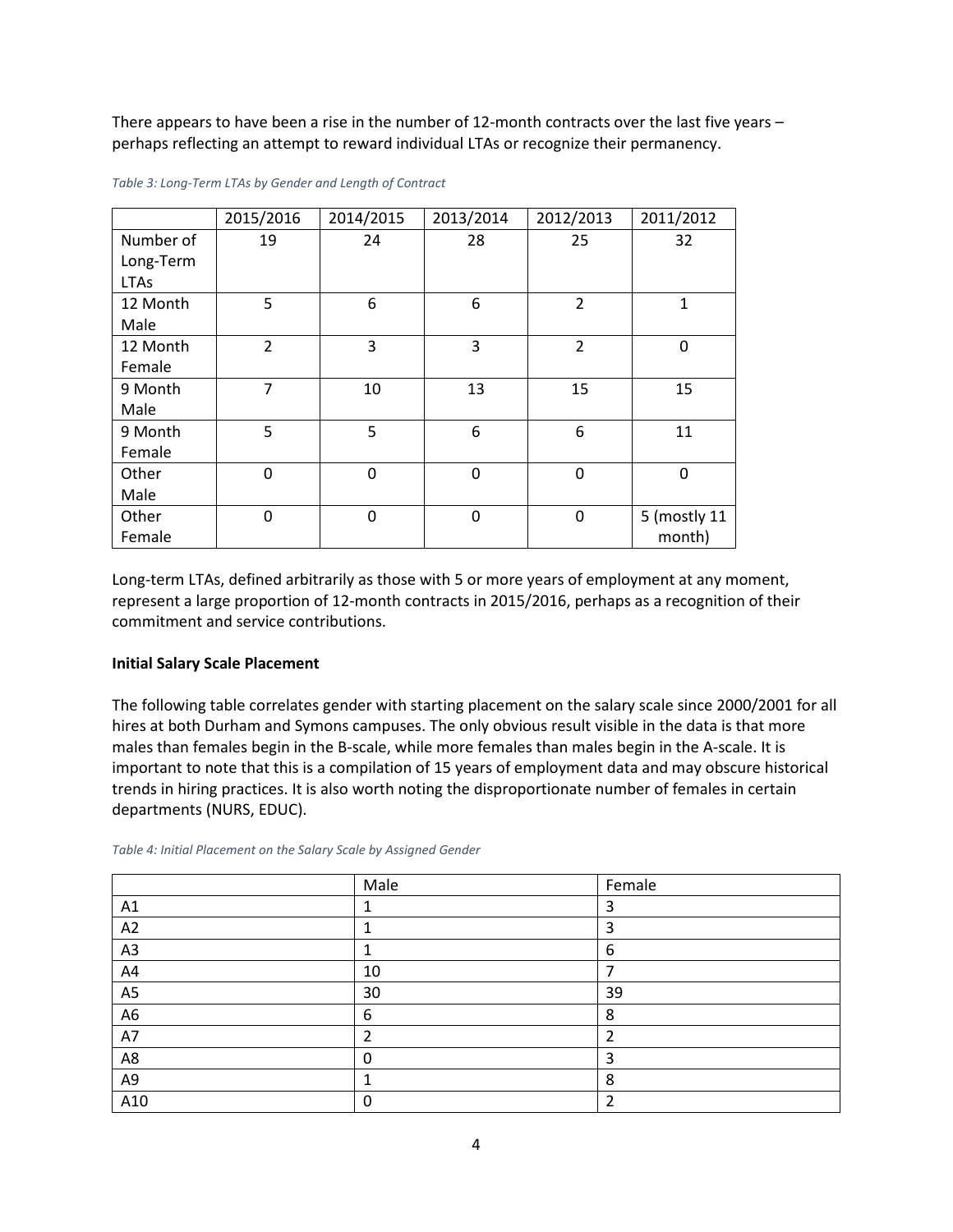| <b>B1</b>       | 54               | 31             |
|-----------------|------------------|----------------|
| <b>B2</b>       | 24               | 23             |
| B <sub>3</sub>  | 17               | 16             |
| <b>B4</b>       | 10               | $\overline{7}$ |
| <b>B5</b>       | $9\,$            | 5              |
| <b>B6</b>       | $\sqrt{4}$       | $\overline{2}$ |
| <b>B7</b>       | $\mathsf 3$      | 3              |
| B8              | $\mathbf 1$      | $\mathbf 0$    |
| <b>B9</b>       | $\pmb{0}$        | $\overline{2}$ |
| <b>B10</b>      | $\mathbf 1$      | 0              |
| C8              | $\boldsymbol{0}$ | $\mathbf{1}$   |
| D <sub>10</sub> | $\mathbf 1$      | 0              |
| $\mathsf{I}.1$  | $\mathbf 1$      | $\overline{2}$ |
| II.2            | $\mathbf{1}$     | $\mathbf 0$    |
| II.3            | $\boldsymbol{0}$ | $\mathbf{1}$   |



### **Gender and equity**

The data do not present sufficient detail to reach elaborate conclusions about equity issues in general. Of the total 355 individuals who have served as LTA is since 2000/2001, 176 (49.57 %) were female.

Of the 2015/2016 complement of 64 LTAs only 24 (37.5%) are female and there appears to be a decline in the proportion of female LTAs over the last 5 years (Table 5). Of the 19 long-term LTAs with five or more years of employment and who are currently employed at Trent, seven are female.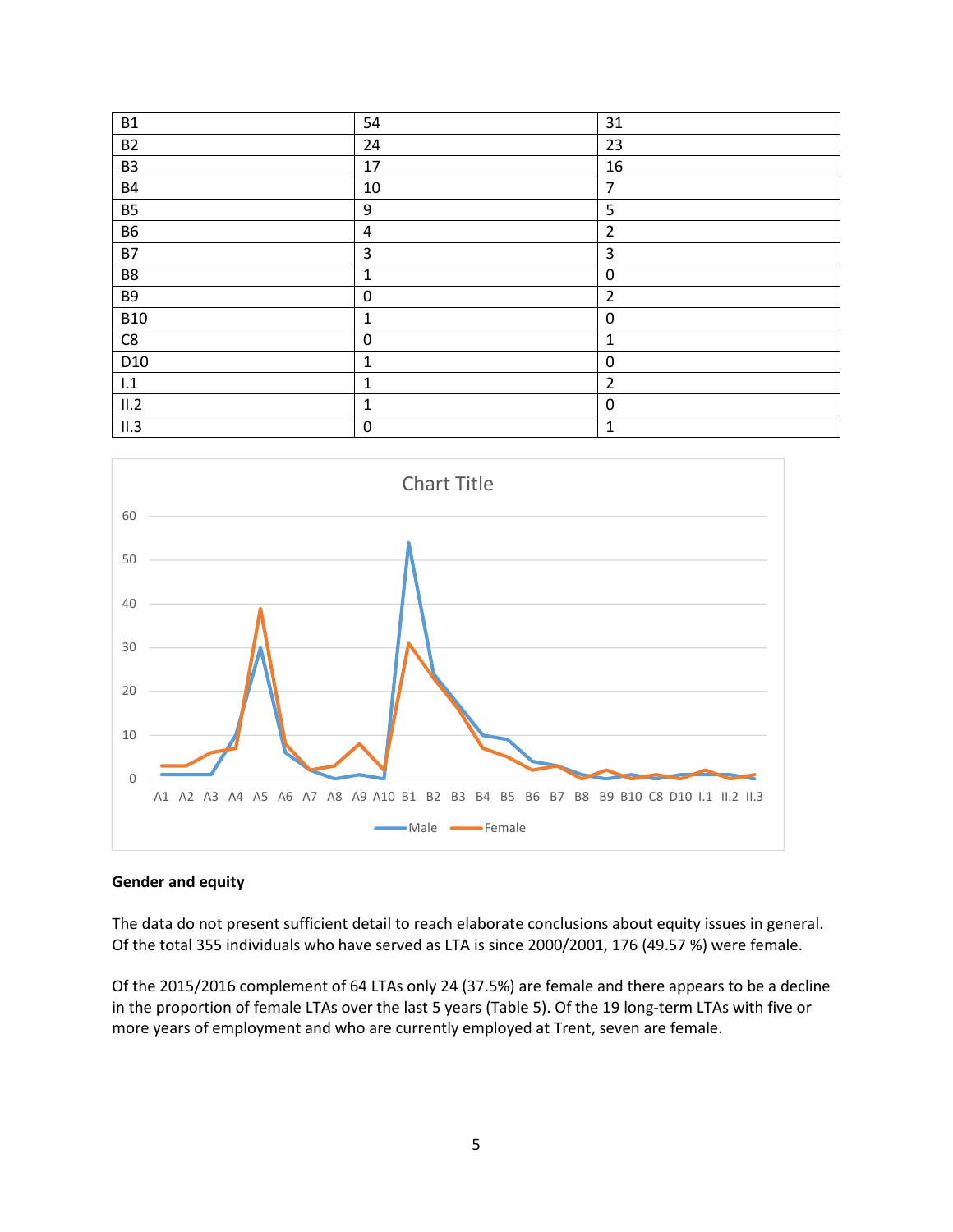#### *Table 5: Female LTAs as a Percentage of All LTAs (5 year trend)*

| Year      | <b>Total LTAs</b> | <b>Female LTAs</b> | Percentage |
|-----------|-------------------|--------------------|------------|
| 2015/2016 | 64                | 24                 | 37.5       |
| 2014/2015 | 63                | 23                 | 36.5       |
| 2013/2014 | 64                | 27                 | 42.2       |
| 2012/2013 | 67                | 37                 | 55.2       |
| 2011/2012 | 62                | 35                 | 56.5       |

#### **Conversion to tenure-track**

Of the 355 individuals who have been employed as LTAs since 2000/2001, 34 (9.58%) have converted to tenure-track positions. 18 were female and 16 were male. 26 of those who went tenure-track did so within their first three years at Trent.

It is not possible to determine how many long-term LTAs have applied for tenure-track appointments and been passed-over. It is also not possible to determine whether tenure-track appointments were made strategically in new areas of teaching and/or research because of the ongoing availability of costeffective contingent labour to cover existing areas of expertise.

### **Distribution of LTAs**

As noted above, LTAs represent a larger percentage of the complement at Durham campus than they do at Symons campus. Durham is also a nexus for long-term LTAs, with at least 6 out of 19. Some LTAs have taught at both campuses.

Certain departments also exhibit elevated numbers of Limited Term Appointments. Modern Languages, for example, has had 29 different LTAs since 2000/2001 despite the department's small size. Nursing has had 23 LTAs and Education has had 24 since 2000/2001. In terms of LTA employment in 2015/2016, the 64 appointments are distributed across a number of departments:

AHCL 2, including 1 long-term LTA ADMN 4, including 1 long-term LTA ANTH 1, including 1 long-term LTA BAS 1 BIOL 4, including 1 long-term LTA CAST 3 CHEM 2 COIS 2 CUST 4 ECON 1, including 1 long-term LTA EDUC 2, including 2 long-term LTAs ENGL 2, including 1 long-term LTA ERST 1, including 1 long-term LTA FRSC 2, including 1 long-term LTA GEOG 1, including 1 long-term LTA IDST 1, including 1 long-term LTA